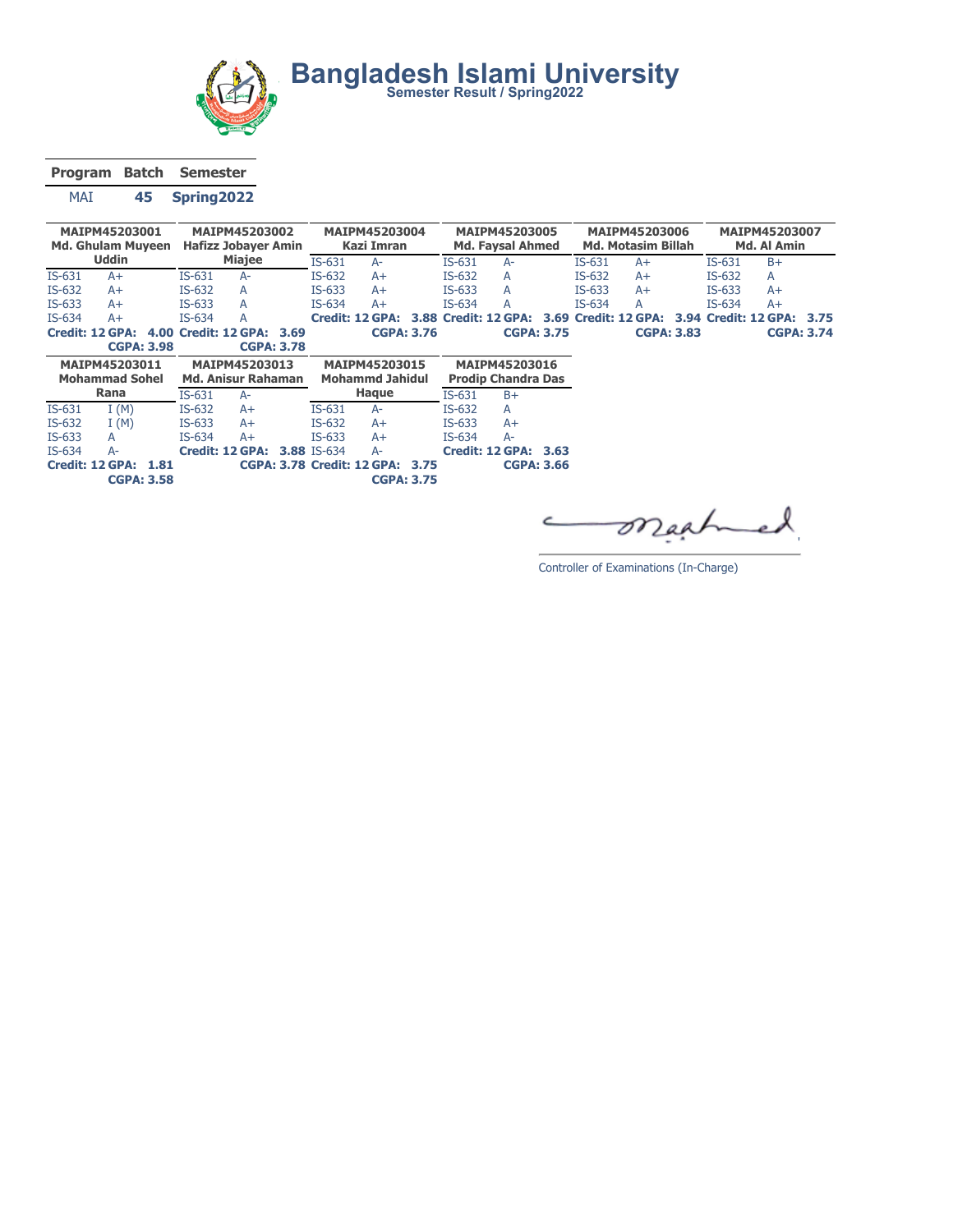

Program Batch Semester

## MAI 46 Spring2022

|          | MAIPM46211003<br><b>Md. Abul Hossain</b> |          | MAIPM46211005<br><b>Mithun Moral</b> |          | MAIPM46211007<br>Anamul |          | MAIPM46211010<br><b>Md. Abu Saveed</b>                                                     |          | MAIPM46211011<br><b>Muhammad Monir</b> |          | MAIPM46211014<br><b>Md. Sakil Ahamad</b> |  |
|----------|------------------------------------------|----------|--------------------------------------|----------|-------------------------|----------|--------------------------------------------------------------------------------------------|----------|----------------------------------------|----------|------------------------------------------|--|
| $IS-631$ | A-                                       | $IS-631$ | $B+$                                 | $IS-631$ | B                       | $IS-631$ | B                                                                                          |          | <b>Hossain</b>                         | $IS-631$ | B                                        |  |
| $IS-632$ | A+                                       | $IS-632$ | A+                                   | $IS-632$ | $A+$                    | $IS-632$ | A-                                                                                         | $IS-631$ | $B+$                                   | IS-632   | $A-$                                     |  |
| $IS-633$ | A+                                       | $IS-633$ | $A-$                                 | $IS-633$ | A-                      | $IS-633$ | A+                                                                                         | $IS-632$ | $A+$                                   | $IS-633$ | $A-$                                     |  |
| $IS-634$ | A-                                       | $IS-634$ | A+                                   | $IS-634$ | $A-$                    | $IS-634$ | A+                                                                                         | $IS-633$ | $A+$                                   | $IS-634$ | $B+$                                     |  |
|          |                                          |          |                                      |          |                         |          | Credit: 12 GPA: 3.75 Credit: 12 GPA: 3.69 Credit: 12 GPA: 3.50 Credit: 12 GPA: 3.63 IS-634 |          | $A+$                                   |          | <b>Credit: 12 GPA: 3.31</b>              |  |
|          | <b>CGPA: 3.78</b>                        |          | <b>CGPA: 3.80</b>                    |          | <b>CGPA: 3.41</b>       |          |                                                                                            |          | CGPA: 3.63 Credit: 12 GPA: 3.81        |          | <b>CGPA: 3.59</b>                        |  |
|          |                                          |          |                                      |          |                         |          |                                                                                            |          | <b>CGPA: 3.72</b>                      |          |                                          |  |

|          | MAIPM46211016<br><b>Mahmudul Hoque</b> |
|----------|----------------------------------------|
| $IS-631$ | I(V)                                   |
| IS-632   | А                                      |
| $IS-633$ | I(V)                                   |
| IS-634   | I(V)                                   |
|          | Credit: 12 GPA:<br>0.94                |
|          | <b>CGPA: 3.38</b>                      |

maat  $\overline{\phantom{a}}$  $\epsilon$ 

Controller of Examinations (In-Charge)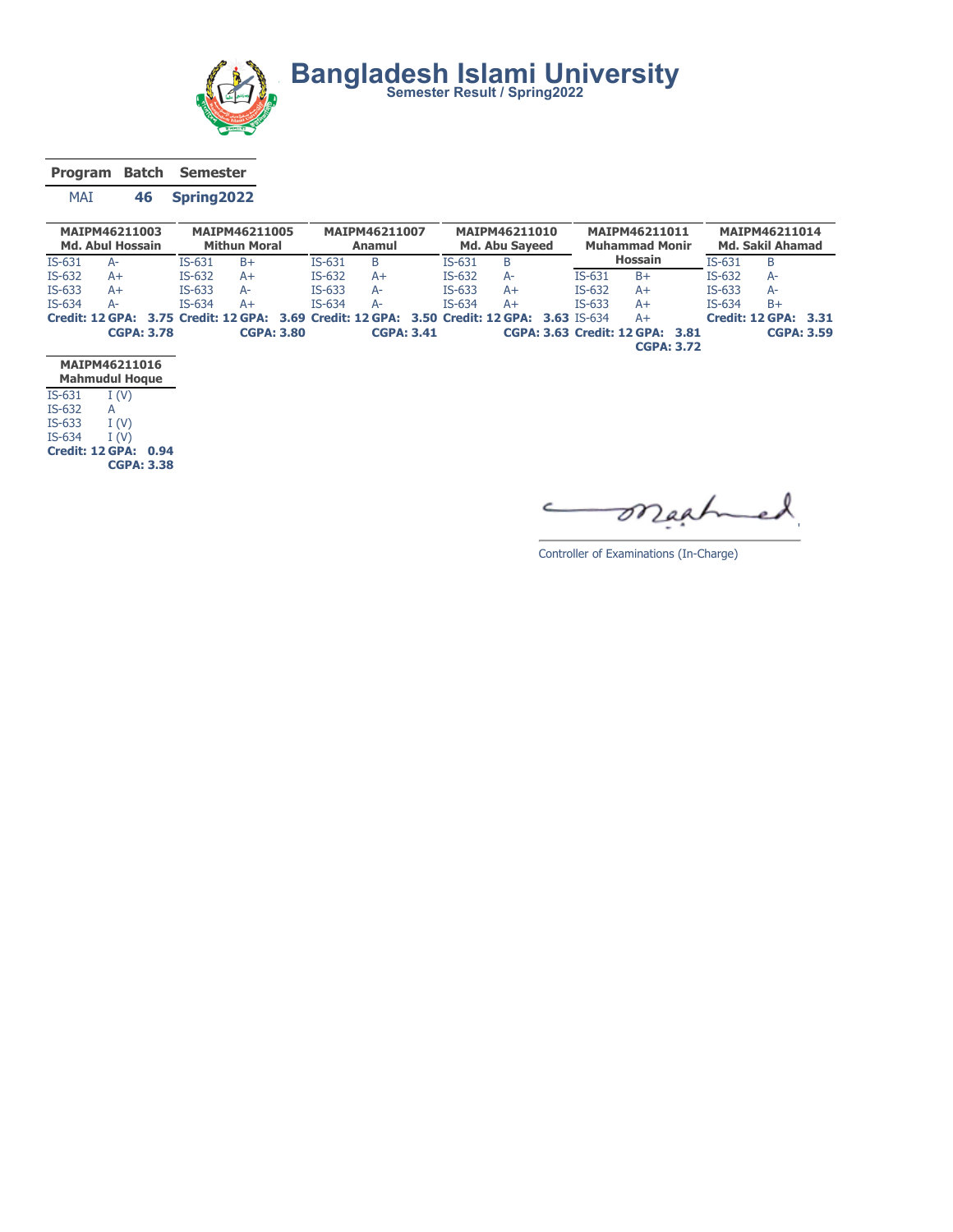

|            |    | Program Batch Semester |
|------------|----|------------------------|
| <b>MAT</b> | 47 | Spring2022             |

|                 | MAIPM47212001<br><b>Md. Nazmul Hosain</b> |      |
|-----------------|-------------------------------------------|------|
| $IS-631$        | C                                         |      |
| IS-632          | $B+$                                      |      |
| $IS-633$        | I(V)                                      |      |
| $IS-634$        | I(V)                                      |      |
| Credit: 12 GPA: |                                           | 1.38 |
|                 | <b>CGPA: 2.95</b>                         |      |

|        | MAIPM47212003              |  |
|--------|----------------------------|--|
|        | <b>Md. Sahadat Hossain</b> |  |
| IS-631 | А                          |  |
| IS-632 | $A+$                       |  |
| IS-633 | $A+$                       |  |
| IS-634 | $A+$                       |  |
|        | Credit: 12 GPA: 3.94       |  |
|        | <b>CGPA: 3.85</b>          |  |

MAIPM47212004 Suliaman Mia IS-631 B+ IS-632 B IS-633 A-IS-634 A-Credit: 12 GPA: 3.31 CGPA: 3.29

Controller of Examinations (In-Charge)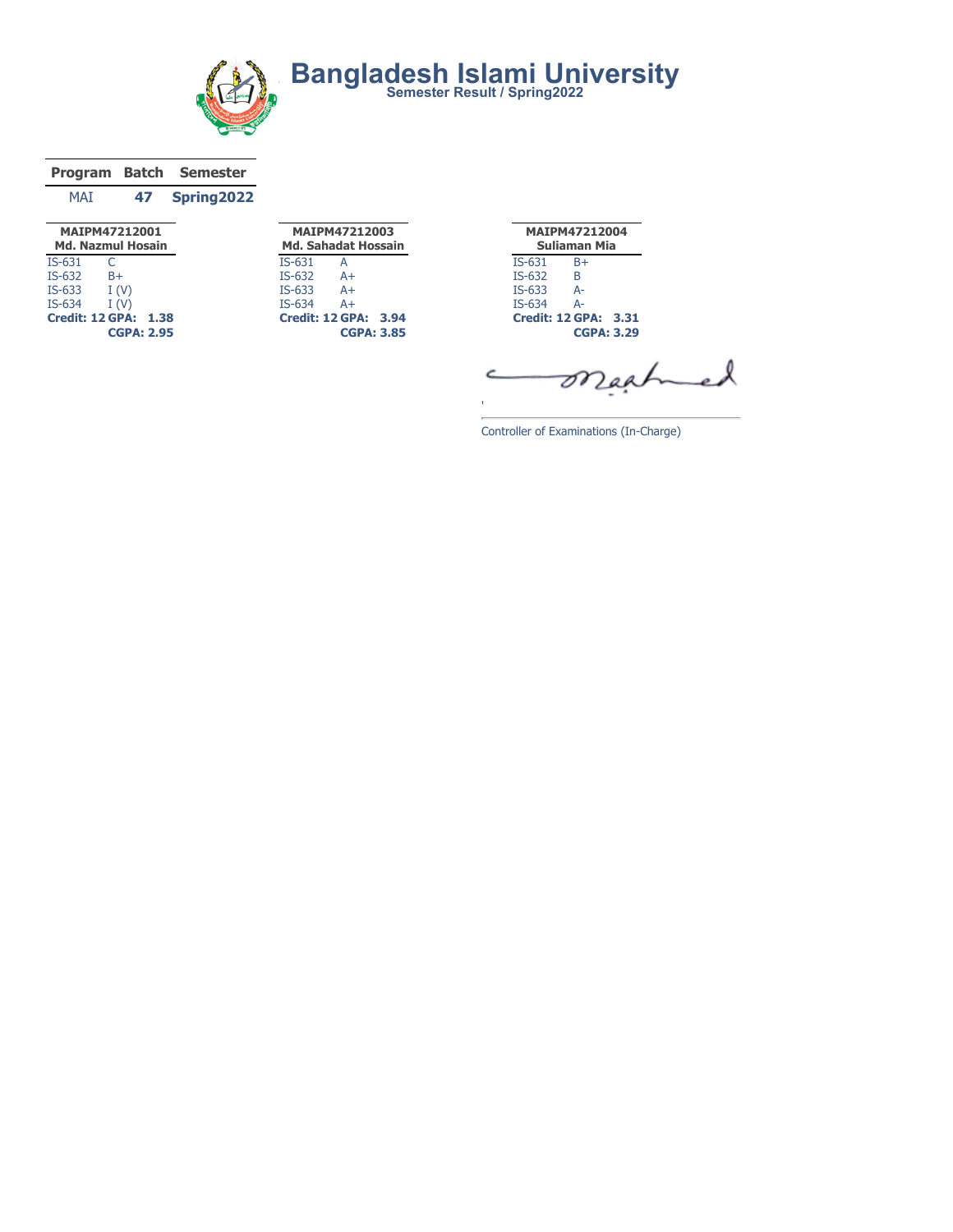

Bangladesh Islami University<br>
Semester Result / Spring2022

Program Batch Semester

MAI 48 Spring2022

|          | MAIPM48213001<br>Md. Abu Bakor Siddik |          | MAIPM48213002<br>Md. Humayun Kabir |          | MAIPM48213003<br><b>Mohammed Yeasin</b> |          | MAIPM48213004<br>Md. Habibur Rahman |          | MAIPM48213005<br><b>Md. Sohrab Hossain</b>                                                                                    |          | MAIPM48213006<br>Md. Jafar Igbal |  |
|----------|---------------------------------------|----------|------------------------------------|----------|-----------------------------------------|----------|-------------------------------------|----------|-------------------------------------------------------------------------------------------------------------------------------|----------|----------------------------------|--|
| IS-511   | $A-$                                  | $IS-511$ | $B -$                              | $IS-511$ | A+                                      | $IS-511$ | $A-$                                | $IS-511$ | $A-$                                                                                                                          | $IS-511$ | B                                |  |
| $IS-512$ | $A+$                                  | $IS-512$ | $B+$                               | $IS-512$ | $A+$                                    | $IS-512$ | $A-$                                | $IS-512$ | A                                                                                                                             | $IS-512$ | $A-$                             |  |
| $IS-513$ | A                                     | $IS-513$ | $B+$                               | $IS-513$ | $A+$                                    | $IS-513$ | A                                   | $IS-513$ | $\overline{A}$                                                                                                                | $IS-513$ | $A-$                             |  |
| $IS-514$ | B                                     | $IS-514$ | (M) T                              | $IS-514$ | $A+$                                    | $IS-514$ | I(M)                                | $IS-514$ | A                                                                                                                             | $IS-514$ | $A-$                             |  |
|          |                                       |          |                                    |          |                                         |          |                                     |          | Credit: 12 GPA: 3.56 Credit: 12 GPA: 2.31 Credit: 12 GPA: 4.00 Credit: 12 GPA: 2.69 Credit: 12 GPA: 3.69 Credit: 12 GPA: 3.38 |          |                                  |  |
|          | <b>CGPA: 3.53</b>                     |          | <b>CGPA: 3.03</b>                  |          | <b>CGPA: 4.00</b>                       |          | <b>CGPA: 3.56</b>                   |          | <b>CGPA: 3.81</b>                                                                                                             |          | <b>CGPA: 3.41</b>                |  |

|          | MAIPM48213007<br>Md. Samad Ali |               | <b>MAIPM48213008</b><br><b>Manir Uddin</b> | MAIPM48213009<br><b>Md. Rubel Hossain</b> |                                                                |  |  |  |
|----------|--------------------------------|---------------|--------------------------------------------|-------------------------------------------|----------------------------------------------------------------|--|--|--|
| $IS-511$ | $B+$                           | $IS-511$      | Д-                                         | $IS-511$                                  | $A-$                                                           |  |  |  |
| $IS-512$ | Д-                             | $IS-512$      | А-                                         | $IS-512$                                  | $B+$                                                           |  |  |  |
| $IS-513$ | А                              | <b>IS-513</b> | А                                          | $IS-513$                                  | A-                                                             |  |  |  |
| $IS-514$ | B                              | $IS-514$      | B                                          | $IS-514$                                  | B                                                              |  |  |  |
|          |                                |               |                                            |                                           | Credit: 12 GPA: 3.38 Credit: 12 GPA: 3.44 Credit: 12 GPA: 3.31 |  |  |  |
|          | <b>CGPA: 3.34</b>              |               | <b>CGPA: 3.59</b>                          |                                           | <b>CGPA: 3.25</b>                                              |  |  |  |

maah  $\subset$ 

Controller of Examinations (In-Charge)